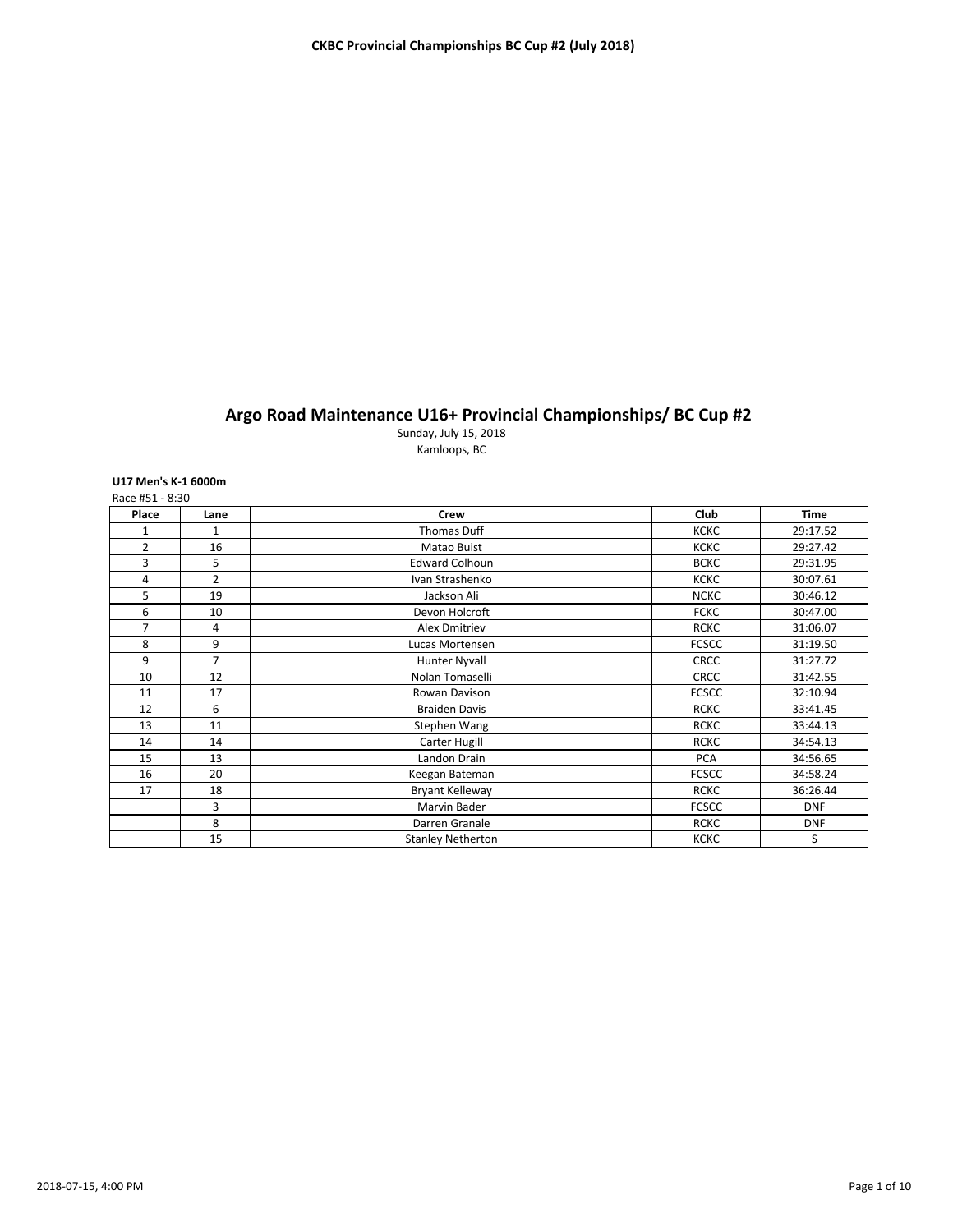# **U17 Women's K-1 6000m**

|       | Race #52 - 8:32 |                         |              |             |  |  |
|-------|-----------------|-------------------------|--------------|-------------|--|--|
| Place | Lane            | <b>Crew</b>             | Club         | <b>Time</b> |  |  |
|       | 1               | Cassidy MacPherson      | <b>RCKC</b>  | 31:36.46    |  |  |
| 2     | $\overline{2}$  | Elisa Robson-Brown      | <b>FCSCC</b> | 32:13.50    |  |  |
| 3     | 4               | Kat Loutet              | <b>BCKC</b>  | 32:55.02    |  |  |
| 4     | $\overline{7}$  | Gillian Helliwell       | <b>FCSCC</b> | 33:01.47    |  |  |
| 5     | 3               | Mika Asano              | <b>BCKC</b>  | 34:13.35    |  |  |
| 6     | 12              | <b>Brin Nyvall</b>      | <b>CRCC</b>  | 34:30.77    |  |  |
| 7     | 14              | Niamh Gibbons           | <b>NCKC</b>  | 35:13.11    |  |  |
| 8     | 15              | Teegan Letwin           | <b>NCKC</b>  | 35:19.05    |  |  |
| 9     | 9               | Keisa Bleiler           | <b>FCSCC</b> | 35:38.58    |  |  |
| 10    | 5               | Jill Esseltine          | <b>PCA</b>   | 36:03.40    |  |  |
| 11    | 6               | Shayla Thom             | <b>BCKC</b>  | 36:43.48    |  |  |
| 12    | 13              | Siobhan Gibbons         | <b>NCKC</b>  | 36:46.05    |  |  |
| 13    | 8               | Lili Munn               | <b>CRCC</b>  | 41:57.99    |  |  |
| 14    | 11              | Emma Albaek-Christensen | <b>APC</b>   | 42:08.45    |  |  |
|       | 10              | Shania Modha            | <b>RCKC</b>  | <b>DNS</b>  |  |  |

# **U17 Men's C-1 6000m**

| Race #53 - 8:34 |      |                      |              |          |  |
|-----------------|------|----------------------|--------------|----------|--|
| Place           | Lane | Crew                 | Club         | Time     |  |
|                 |      | <b>Ydris Hunter</b>  | <b>FCSCC</b> | 32:28.33 |  |
|                 |      | Quinn Phare          | <b>PCA</b>   | 33:26.33 |  |
|                 |      | <b>Quinn Thomson</b> | <b>FCSCC</b> | 33:33.50 |  |
|                 | 4    | Noah Said            | <b>FCKC</b>  | 35:00.45 |  |
|                 |      | Kenji MacMartin      | <b>FCSCC</b> | 36:46.70 |  |
|                 |      | Landon McQuarrie     | <b>FCKC</b>  | 38:41.88 |  |

# **U17 Women's C-1 6000m**

Race #53 - 8:34

| Place | Lane      | Crew         | Club        | Time                |
|-------|-----------|--------------|-------------|---------------------|
|       |           | Sam Loutet   | <b>BCKC</b> | 41.39.85            |
|       | . .<br>TP | Anna Beaudry | DC<br>◡     | $-1.41$ 91<br>+1.J1 |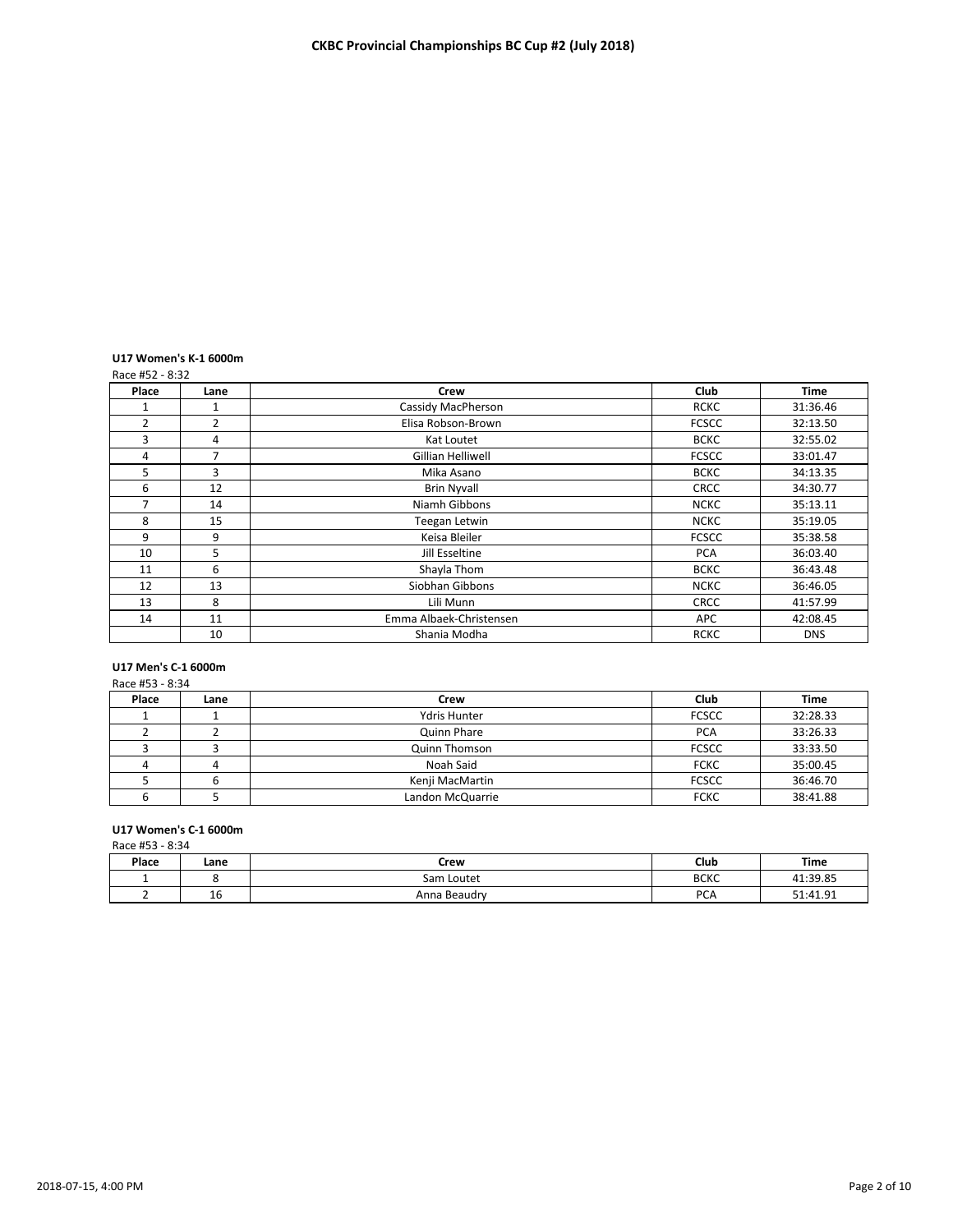# **BC Cup #2**

# **U13 Men's C-2 200m**

| Race #1 - 10:15 |      |                                 |              |          |  |  |  |
|-----------------|------|---------------------------------|--------------|----------|--|--|--|
| Place           | Lane | Crew                            | Club         | Time     |  |  |  |
|                 |      | Adam Vetter/Danylo Korsei       | <b>FCSCC</b> | 00:51.23 |  |  |  |
|                 |      | Noah MacMartin/Tomoki MacMartin | <b>FCSCC</b> | 01:11.08 |  |  |  |

# **U13 Women's K-2 200m**

|       | Race #2 - 10:20 |                                       |              |            |  |  |
|-------|-----------------|---------------------------------------|--------------|------------|--|--|
| Place | Lane            | Crew                                  | Club         | Time       |  |  |
|       | 4               | Emma Albaek-Christensen/Niamh Gibbons | APC/NCKC     | 00:53.03   |  |  |
|       |                 | Moyo Alabi/Holly Adam                 | <b>NCKC</b>  | 00:53.95   |  |  |
|       |                 | Lucia Neuls/Elizabeth Clark           | <b>KCKC</b>  | 00:56.72   |  |  |
|       |                 | Reina Watanabe/Lauryn Clague          | <b>FCSCC</b> | 00:58.64   |  |  |
|       | b               | Sophia Joe/Ella Moreau                | <b>CRCC</b>  | 01:03.80   |  |  |
|       |                 | Niahm Gibbons/?                       | NCKC/?       | <b>DNS</b> |  |  |

# **U15 Women's C-1 200m**

Race #3 - 10:25

| Place | Lane | Crew                | Club         | Time     |  |
|-------|------|---------------------|--------------|----------|--|
|       |      | Asha Senanayake     | <b>FCSCC</b> | 00:56.65 |  |
|       |      | Anna Beaudry        | <b>PCA</b>   | 00:59.50 |  |
|       |      | Gillian Helliwell   | <b>FSCCC</b> | 01:09.99 |  |
|       |      | <b>Tess Nuttall</b> | <b>NKCC</b>  | 01:36.43 |  |

# **U15 Men's K-2 200m**

|       | Race #4 - 10:30 |                               |                 |          |  |  |
|-------|-----------------|-------------------------------|-----------------|----------|--|--|
| Place | Lane            | Crew                          | Club            | Time     |  |  |
|       |                 | Charlie Toth/Landon Drain     | <b>FCKC/PCA</b> | 00:42.30 |  |  |
|       | ς               | Carter Hugill/Bryant Kelleway | <b>RCKC</b>     | 00:43.05 |  |  |
|       |                 | Kenji MacMartin/AJ Thom       | FCRCC/BCKC      | 00:44.78 |  |  |
|       | 4               | Jonas Decker/Andrew Clark     | <b>KCKC</b>     | 00:45.18 |  |  |
|       | 8               | Keegan Bateman/Rowan Davison  | <b>FCSCC</b>    | 00:49.14 |  |  |
| 6     |                 | Liam Grover/Tate Solomonson   | <b>KCKC</b>     | 00:51.58 |  |  |
|       |                 | Quintin Neuls/Matt House      | <b>KCKC</b>     | 00:57.65 |  |  |
|       | 6               | Jasper Letwin/Noah Stubbing   | <b>NCKC</b>     | 01:01.30 |  |  |
|       | 9               | Seth Doyle/Cameron Mazutinec  | <b>NCKC</b>     |          |  |  |
|       | 10              |                               |                 |          |  |  |

## **U11 Men's K-1 200m**

## Race #5 - 10:35

| Place | Lane | Crew                  | Club         | <b>Time</b> |
|-------|------|-----------------------|--------------|-------------|
|       |      | Douglas Hunter        | <b>KCKC</b>  | 00:58.10    |
|       |      | Thorben Schroeder     | <b>NCKC</b>  | 00:58.55    |
|       | 4    | Harris Hunter         | <b>KCKC</b>  | 00:59.10    |
|       |      | Carson Ko             | <b>BCKC</b>  | 01:03.83    |
|       |      | Owen Mitchell         | <b>NCKC</b>  | 01:08.28    |
|       |      | Seth Doyle            | <b>NCKC</b>  | 01:11.67    |
|       |      | Hayden Heath          | <b>FCSCC</b> | 01:18.27    |
|       |      | <b>Tyler Billings</b> | <b>RCKC</b>  | 01:23.72    |

# **U11 Women's C-1 200m (Race Cancelled)**

Race #6 - 10:40

| Place | Lane | Crew          | Club        | Time |
|-------|------|---------------|-------------|------|
|       |      |               |             |      |
|       |      | Mischa Grover | <b>KCKC</b> |      |
|       |      |               |             |      |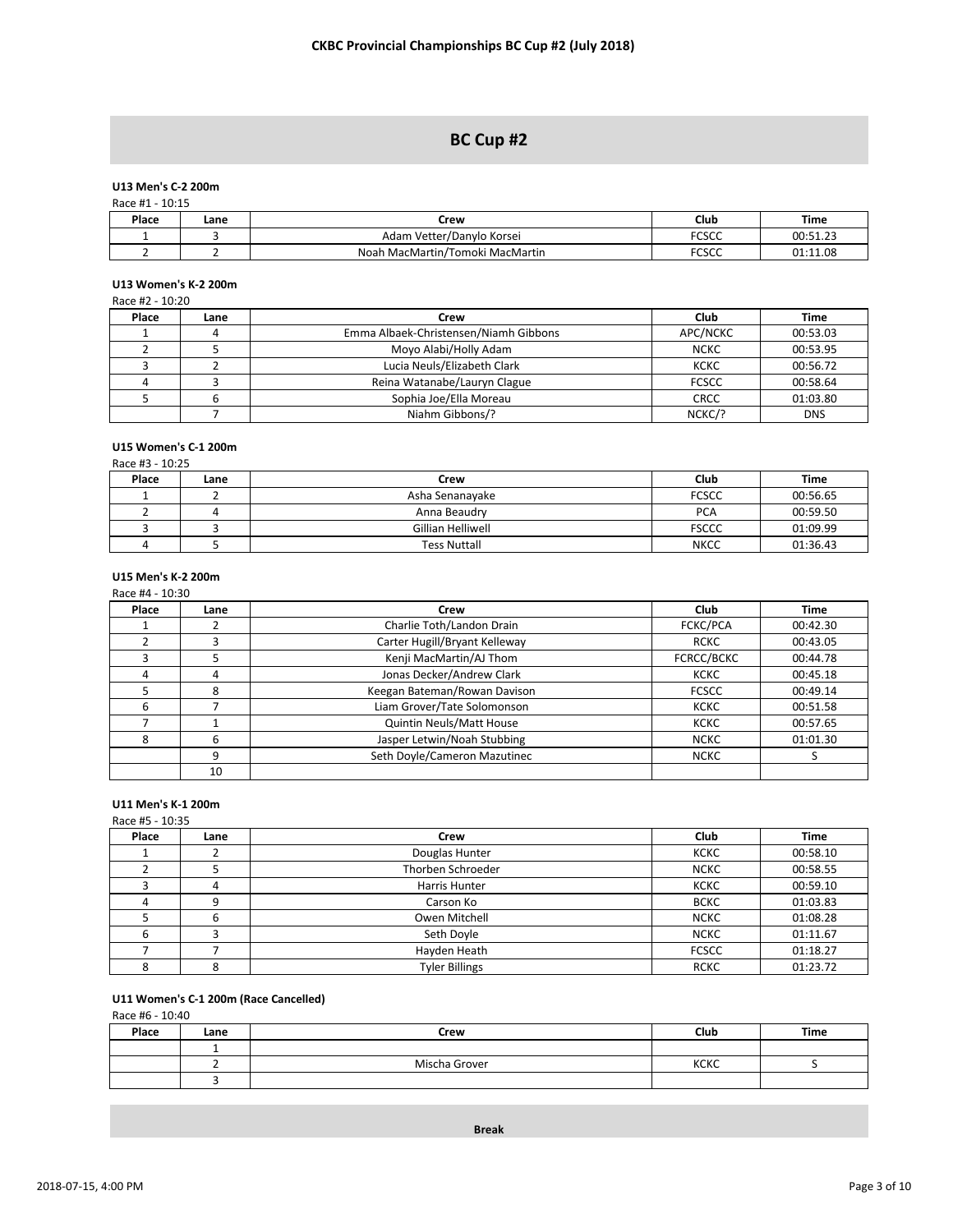#### **Novice Women's K-2 200m**<br>**Base #7 - 11:00**  $\approx$  #7 - 11:00

| Race #7 - 11:00 |      |                               |             |          |  |  |
|-----------------|------|-------------------------------|-------------|----------|--|--|
| Place           | Lane | Crew                          | Club        | Time     |  |  |
|                 |      | Teegan Letwin/Siobhan Gibbons | <b>NCKC</b> | 00:45.01 |  |  |
|                 |      | Sara Pollard/Shayla Thom      | <b>BCKC</b> | 00:45.39 |  |  |
|                 |      | Erica Potkins/Avie Waterfall  | <b>NKCC</b> | 00:51.56 |  |  |

# **U12 Men's K-1 200m - Final 1**

#### Race #8 & 9 - 11:05

| Place          | Lane           | <b>Crew</b>           | Club         | <b>Time</b> |
|----------------|----------------|-----------------------|--------------|-------------|
|                | 6              | Tomoki MacMartin      | <b>FCSCC</b> | 00:50.37    |
| $\overline{2}$ | 6              | Noah MacMartin        | <b>FCSCC</b> | 00:52.72    |
| 3              | $\overline{2}$ | Jacob Heath           | <b>FCSCC</b> | 00:56.00    |
| 4              | 7              | Thorben Schroeder     | <b>NCKC</b>  | 00:57.02    |
| 5              | 3              | Nolan Nyvall          | <b>CRCC</b>  | 00:57.50    |
| 6              | 5              | Carson Ko             | <b>BCKC</b>  | 00:58.21    |
| $\overline{ }$ | 7              | Marko Radovic         | <b>FCSCC</b> | 01:00.56    |
| 8              | 8              | Sorang Constantinescu | <b>CRCC</b>  | 01:01.74    |
| 9              | 2              | Owen Mitchell         | <b>NCKC</b>  | 01:01.96    |
| 10             | 4              | Harris Hunter         | <b>KCKC</b>  | 01:04.96    |
| 11             | 5              | Seth Doyle            | <b>NCKC</b>  | 01:14.97    |
| 12             | 4              | Ben Kelly             | <b>CRCC</b>  | 01:16.80    |
| 13             | 8              | <b>Tyler Billings</b> | <b>RCKC</b>  | 01:26.91    |
|                | 1              | Matt House            | KCKC         | <b>DNF</b>  |
|                | 3              | Douglas Hunter        | <b>KCKC</b>  | <b>DNF</b>  |

#### **U12 Women's C-1 200m: Race Cancelled**  $6.410 - 11.15$

| Race #10 - 11:15 |      |               |             |             |  |  |
|------------------|------|---------------|-------------|-------------|--|--|
| Place            | Lane | Crew          | Club        | <b>Time</b> |  |  |
|                  |      | Mischa Grover | <b>KCKC</b> |             |  |  |
|                  |      |               |             |             |  |  |

### **U14 Women's K-1 200m**

| Race #11 - 11:20 |                |                         |              |             |
|------------------|----------------|-------------------------|--------------|-------------|
| Place            | Lane           | Crew                    | Club         | <b>Time</b> |
|                  |                | Gillian Helliwell       | <b>FCSCC</b> | 00:43.87    |
| $\overline{2}$   | 5              | Niamh Gibbons           | <b>NCKC</b>  | 00:47.31    |
| 3                | $\overline{2}$ | Lauryn Clague           | <b>FCSCC</b> | 00:47.91    |
| 4                | 3              | Kierra Willis           | <b>KCKC</b>  | 00:50.09    |
| 5                | 1              | Asha Senanayake         | <b>FCSCC</b> | 00:50.89    |
| 6                | 13             | Lauren Ko               | <b>BCKC</b>  | 00:54.31    |
| 7                | 8              | Moyo Alabi              | <b>NCKC</b>  | 00:54.93    |
| 8                | 12             | Sarah Pollard           | <b>BCKC</b>  | 00:57.13    |
| 9                | 9              | Erica Potkins           | <b>NKCC</b>  | 00:57.87    |
| 10               | 6              | Emma Albaek-Christensen | APC          | 01:00.11    |
| 11               | $\Omega$       | Lucia Neals             | <b>KCKC</b>  | 01:02.38    |
| 12               | 11             | Holly Adam              | <b>NCKC</b>  | 01:02.87    |
| 13               | 10             | Reina Watanabe          | <b>FCSCC</b> | 01:13.04    |
|                  | 4              | Keisa Bleiler           | <b>FCSCC</b> | <b>DNS</b>  |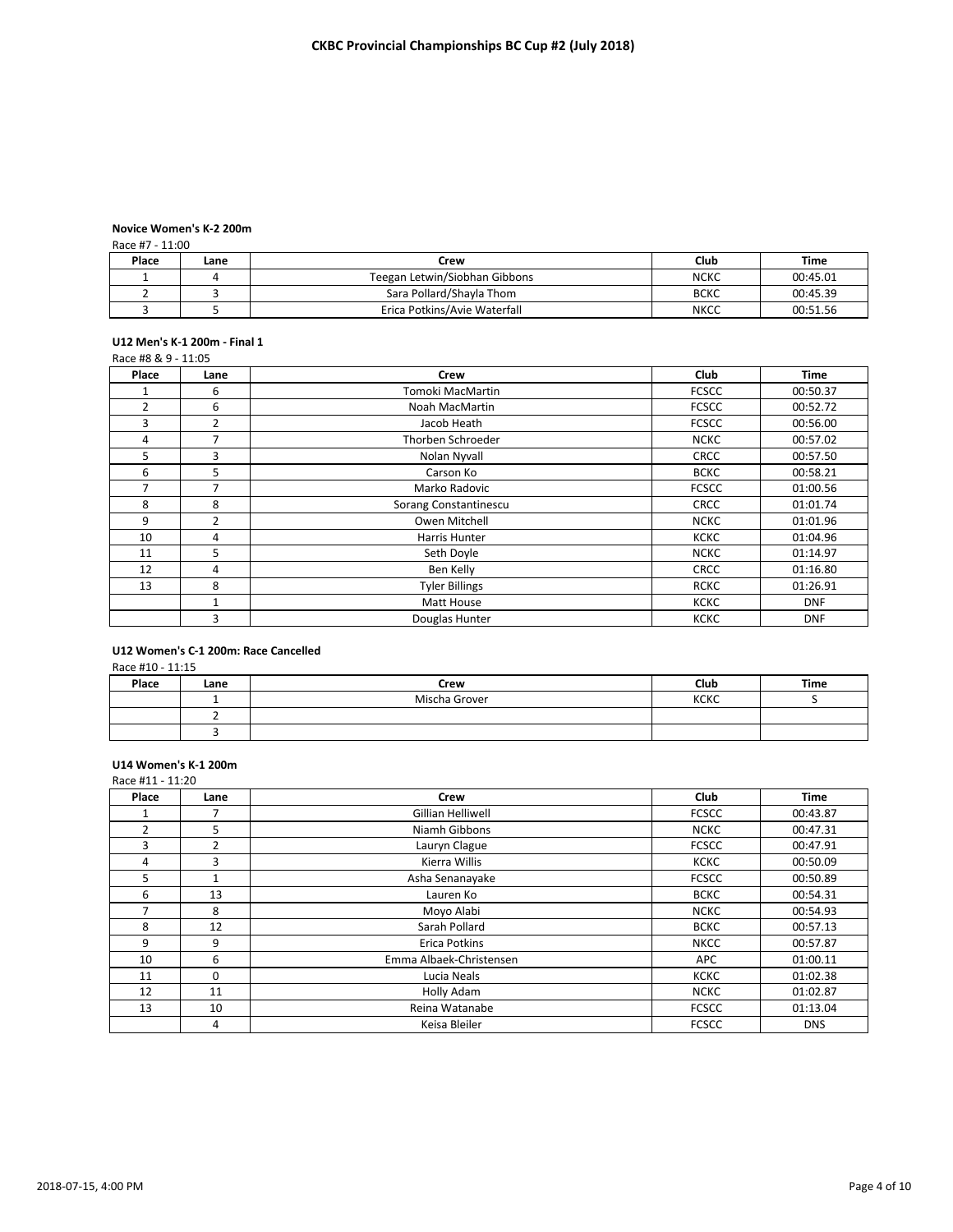# **U14 Men's C-1 200m**

### Race #12 - 11:25

|                        | Club         | Time     |
|------------------------|--------------|----------|
| Danylo Korsei          | <b>FCSCC</b> | 00:48.43 |
| Landon McQuarrie       | <b>FCKC</b>  | 00:52.35 |
| <b>Tate Salomonson</b> | <b>KCKC</b>  | 01:00.24 |
| Liam Grover            | <b>KCKC</b>  | 01:03.91 |
| Jonas Decker           | <b>KCKC</b>  | 01:06.45 |
|                        | Crew         |          |

# **U13 Men's K-2 200m**

|       | Race #13 - 11:30 |                                    |              |          |  |  |
|-------|------------------|------------------------------------|--------------|----------|--|--|
| Place | Lane             | Crew                               | Club         | Time     |  |  |
|       |                  | AJ Thom/Carson Ko                  | <b>BCKC</b>  | 00:46.63 |  |  |
|       |                  | Andrew Clark/Matt House            | <b>KCKC</b>  | 00:48.20 |  |  |
|       |                  | Noah MacMartin/Adam Vetter         | <b>FCSCC</b> | 00:48.51 |  |  |
|       |                  | Sorang Constantinescu/Nolan Nyvall | <b>CRCC</b>  | 00:54.33 |  |  |
|       |                  | Jacob Heath/Marko Radovic          | <b>FCSCC</b> | 00:56.04 |  |  |
|       |                  | Ben Kelly/Tomoki MacMartin         | CRCC/FCSCC   | 01:00.76 |  |  |

## **U13 Women's C-2 200m: Race Cancelled**

Race #14 - 11:35

| <b>Dlass</b><br>∽iace | .ane | Crew | Club    | ïme |
|-----------------------|------|------|---------|-----|
|                       |      |      | DC<br>. |     |

# **U15 Men's K-1 200m Final 1**

| Race #15 & 16 - 11:40 |                |                          |              |              |
|-----------------------|----------------|--------------------------|--------------|--------------|
| Place                 | Lane           | Crew                     | Club         | <b>Time</b>  |
|                       | 2              | Jackson Ali              | <b>NCKC</b>  | 00:37.90     |
| $\overline{2}$        | $\overline{2}$ | Jonas Decker             | <b>KCKC</b>  | 00:41.24     |
| 3                     |                | Carter Hugill            | <b>RCKC</b>  | 00:42.34     |
| 4                     | 8              | Rowan Davison            | <b>FCSCC</b> | 00:44.21     |
| 5                     | 4              | Bryant Kelleway          | <b>RCKC</b>  | 00:46.90     |
| 6                     | 3              | <b>Andrew Clark</b>      | <b>KCKC</b>  | 00:47.55     |
|                       | 5              | Charlie Toth             | <b>FCKC</b>  | 00:48.02     |
| 8                     | 6              | Keegan Bateman           | <b>FCSCC</b> | 00:48.40     |
| 9                     | 5              | Noah Stubbing            | <b>NCKC</b>  | 00:52.40     |
| 10                    | 4              | <b>Quintin Neuls</b>     | <b>KCKC</b>  | 00:54.14     |
| 11                    | 3              | Jasper Letwin            | <b>NCKC</b>  | 00:59.84     |
| 12                    |                | Landon Drain             | <b>PCA</b>   | DQ (0:42.81) |
|                       | 6              | <b>Cameron Mazutinec</b> | <b>NCKC</b>  |              |

\* Final ranking will be based on time

## **U15 Women's K-4 200m**

| Race #17 - 11:50 |      |                                                                      |              |              |  |
|------------------|------|----------------------------------------------------------------------|--------------|--------------|--|
| Place            | Lane | Crew                                                                 | Club         | Time         |  |
|                  |      | Teegan Letwin/Niamh Gibbons/Siobhan Gibbons/Moyo Alabi               | <b>NCKC</b>  | 00:44.40     |  |
|                  | b    | Shania Modha/Erica Potkins/Tess Nuttall/Avie Waterfall               | NKCC/RCKC    | 00:50.87     |  |
|                  |      | Reinan Watanabe/Moira Bader/Emma Albaek-Christensen/Natalie Pankratz | FCSCC/APC    | 00:51.90     |  |
|                  |      | Asha Senanayake/Gillian Helliwell/Lauryn Clague/Keisa Bleiler        | <b>FCSCC</b> | DQ (0:40.52) |  |
|                  | 4    | Kierra Willis/Lucia Neuls/Mischa Grover/Elizabeth Clark              | KCKC         |              |  |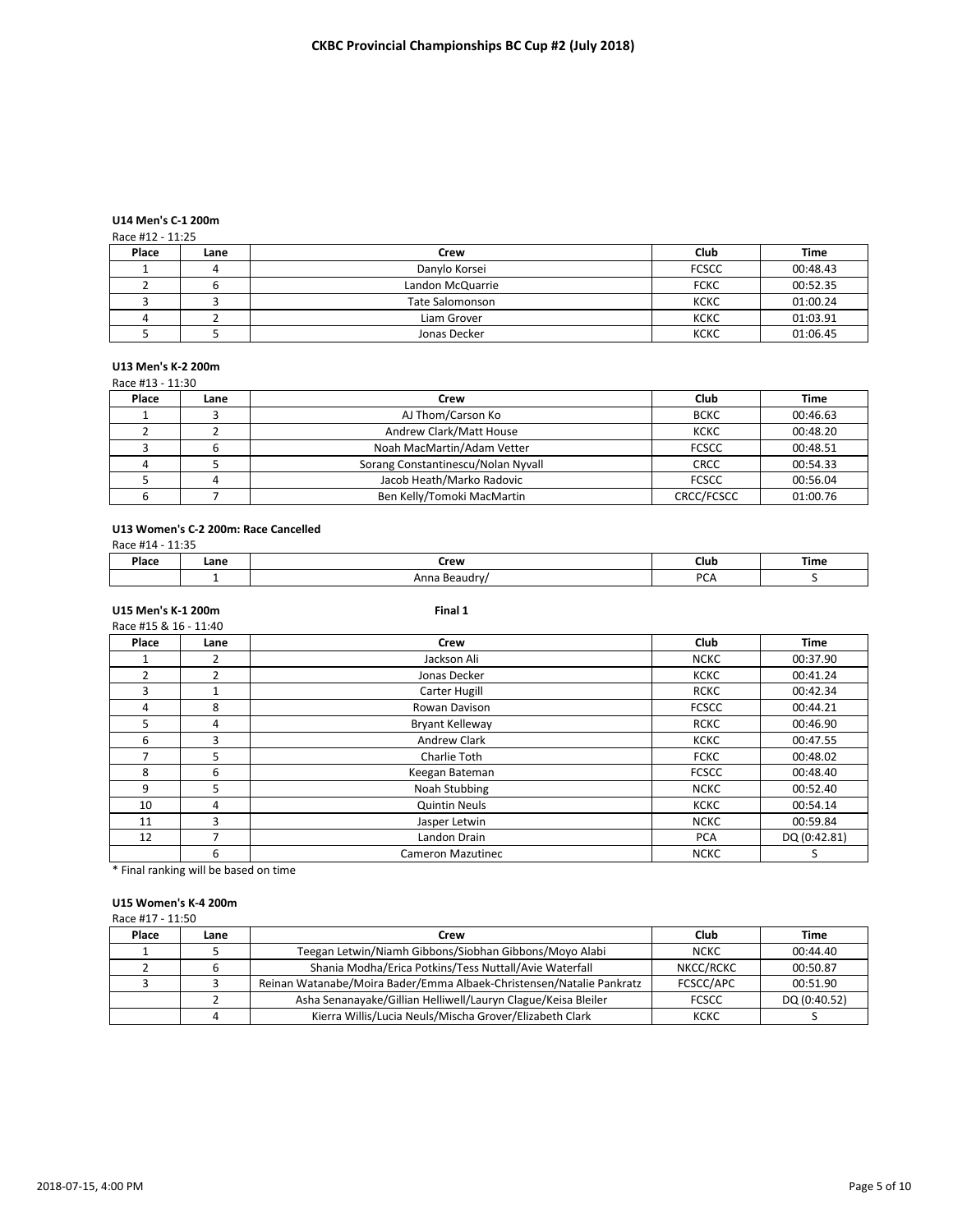# **U11 Open K-2 200m**

| Race #18 - 11:55 |  |
|------------------|--|
|                  |  |

| Place | Lane | Crew                            | Club              | Time         |
|-------|------|---------------------------------|-------------------|--------------|
|       |      | Harris Hunter/Douglas Hunter    | кскс              | 00:47.78     |
|       |      | Owen Mitchell/Thorben Schroeder | <b>NCKC</b>       | 00:51.84     |
|       |      | Hayden Heath/Tyler Billings     | <b>FCSCC/RCKC</b> | 01:02.18     |
|       |      | Seth Doyle/?                    | <b>NCKC</b>       | 01:03.08     |
|       |      | Mischa Grover/Elizabeth Clark   | KCKC              | DQ (0.57.14) |

# **Novice Men's K-1 200m**

## Race #19 - 12:00

| Place | Lane | Crew                 | Club        | <b>Time</b> |
|-------|------|----------------------|-------------|-------------|
|       |      | Tate Solomonson      | <b>KCKC</b> | 00:51.93    |
|       |      | <b>Quintin Neuls</b> | <b>KCKC</b> | 00:52.84    |
|       |      | Ben Kelly            | <b>CRCC</b> | 01:09.74    |
|       |      | Jackson Ali          | <b>NCKC</b> | <b>DNS</b>  |

# **Lunch**

#### **U12 Women's K-1 200m**

| Race #20 - 13:00 |      |                 |             |          |  |
|------------------|------|-----------------|-------------|----------|--|
| Place            | Lane | Crew            | Club        | Time     |  |
|                  |      | Lucia Neuls     | <b>KCKC</b> | 00:59.08 |  |
|                  |      | Elizabeth Clark | <b>KCKC</b> | 01:01.21 |  |
|                  |      | Sophia Joe      | <b>CRCC</b> | 01:05.30 |  |

## **U12 Men's C-1 200m**

| Race #21 - 13:05 |      |                       |              |          |  |
|------------------|------|-----------------------|--------------|----------|--|
| Place            | Lane | Crew                  | Club         | Time     |  |
|                  | ப    | Noah MacMartin        | <b>FCSCC</b> | 01:02.43 |  |
|                  |      | Tomoki MacMartin      | <b>FCSCC</b> | 01:09.46 |  |
|                  |      | Misha Grover          | <b>KCKC</b>  | 01:22.08 |  |
|                  |      | <b>Tyler Billings</b> | <b>RCKC</b>  | 02:26.81 |  |

# **U15 Men's K-4 200m**

#### Race #22 - 13:10

| Place | Lane | Crew                                                       | Club            | Time     |
|-------|------|------------------------------------------------------------|-----------------|----------|
|       |      | Adam Vetter/Keegan Bateman/Kenji MacMartin/Rowan Davison   | <b>FCSCC</b>    | 00:38.12 |
|       |      | Jackson Ali/Jasper Letwin/Noah Stubbing/Cameron Mazutinec  | <b>NCKC</b>     | 00:40.61 |
|       |      | Landon McQuarrie/Charlie Toth/Kenneth Deibird/Landon Drain | <b>FCKC/PCA</b> | 00:42.68 |
|       |      | Liam Grover/Tate Solomonson/Jonas Decker/Quintin Neuls     | KCKC            | 00:43.28 |

# **U15 Women's C-4 200m**

| .<br>Race<br><b>__._</b> |      |                                                              |                  |             |  |  |
|--------------------------|------|--------------------------------------------------------------|------------------|-------------|--|--|
| Place                    | Lane | Crew                                                         | Club             | <b>Time</b> |  |  |
|                          |      | Asha Senanayake/Gillian Helliwell/Lauryn Clague/Anna Beaudry | /DC<br>しコしし<br>◡ | 20.52 M     |  |  |

# **U11 Open C-2 200m**

|       | Race #24 - 13:20 |                              |             |            |  |  |  |
|-------|------------------|------------------------------|-------------|------------|--|--|--|
| Place | Lane             | Crew                         | Club        | Time       |  |  |  |
|       |                  | Harris Hunter/Douglas Hunter | <b>KCKC</b> | <b>DNF</b> |  |  |  |

# **U13 Men's C-1 200m**

Race #25 - 13:25

| Place | Lane | Crew             | Club         | Time     |
|-------|------|------------------|--------------|----------|
|       |      | Danylo Korsei    | <b>FCSCC</b> | 00:44.68 |
|       |      | Adam Vetter      | <b>FCSCC</b> | 00:54.43 |
|       |      | Noah MacMartin   | <b>FCSCC</b> | 00:59.90 |
|       |      | Tomoki MacMartin | <b>FCSCC</b> | 01:36.74 |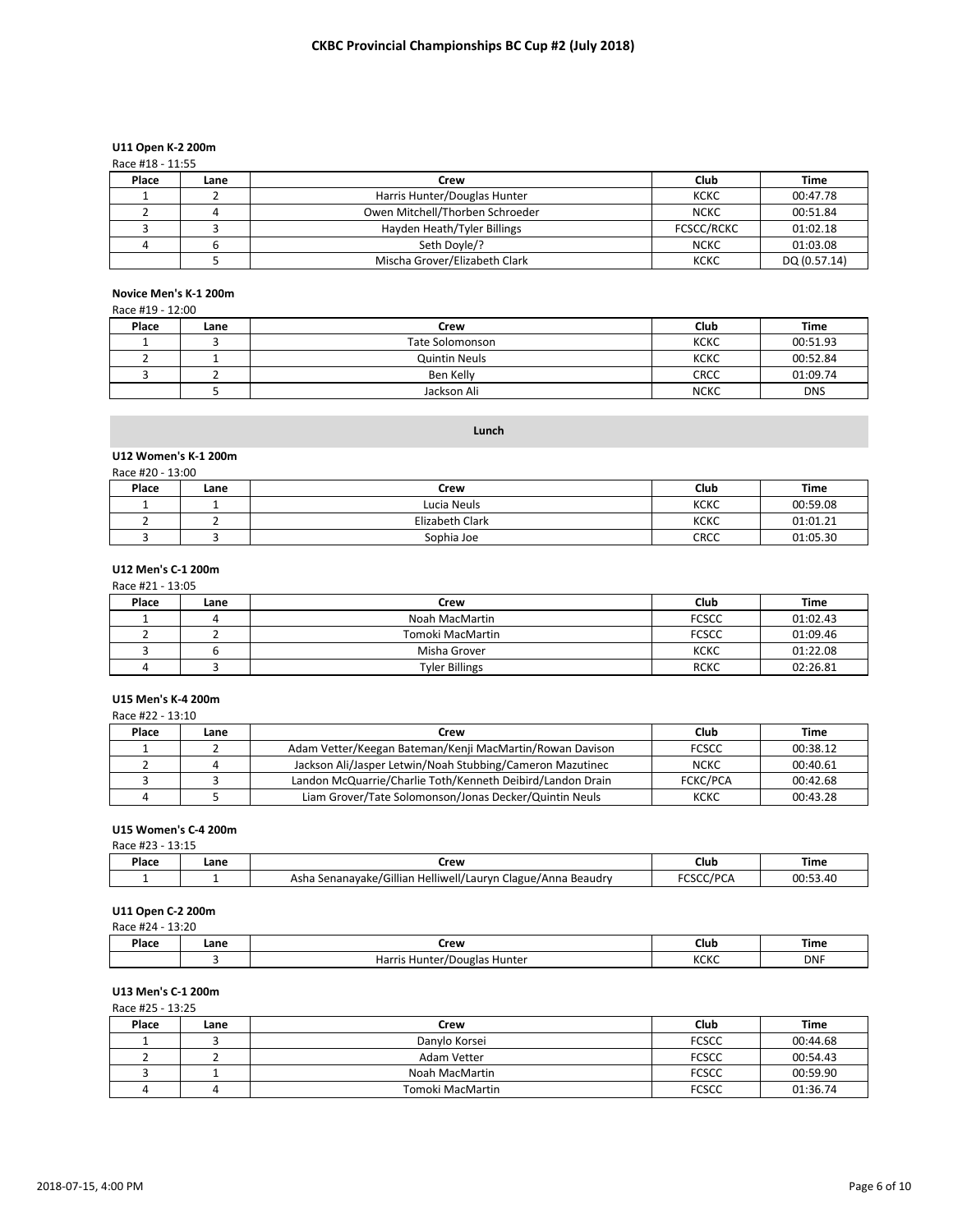# **U13 Women's K-1 200m**

|       | Race #26 - 13:30 |                         |              |             |  |  |  |
|-------|------------------|-------------------------|--------------|-------------|--|--|--|
| Place | Lane             | Crew                    | Club         | <b>Time</b> |  |  |  |
|       | 4                | Niamh Gibbons           | <b>NCKC</b>  | 00:45.31    |  |  |  |
|       | 6                | Lauryn Clague           | <b>FCSCC</b> | 00:46.27    |  |  |  |
| ς     | 10               | Moyo Alabi              | <b>NCKC</b>  | 00:53.53    |  |  |  |
| 4     | 5                | Emma Albaek-Christensen | <b>APC</b>   | 00:55.87    |  |  |  |
|       |                  | Holly Adam              | <b>NCKC</b>  | 00:57.95    |  |  |  |
| 6     |                  | Lucia Neuls             | <b>KCKC</b>  | 00:58.61    |  |  |  |
|       |                  | Sophia Joe              | <b>CRCC</b>  | 00:59.39    |  |  |  |
| 8     | 8                | Ella Moreau             | <b>CRCC</b>  | 01:00.98    |  |  |  |
| q     | 3                | Elizabeth Clark         | <b>KCKC</b>  | 01:01.74    |  |  |  |
| 10    | 9                | Reina Watanabe          | <b>FCSCC</b> | 01:10.31    |  |  |  |

# **Novice Men's K-2 200m/Novice Women's C-2 200m**

Race #27 - 13:35

| Place | Lane | Crew                          | Club        | Time       |
|-------|------|-------------------------------|-------------|------------|
|       |      | Potkins/Tess Nuttall<br>Erica | <b>NKCC</b> | 01:06.65   |
|       |      | Ben Kelly/                    | CRCC        | <b>DNS</b> |

|  | ---<br>$n_{\rm B}$ | אר<br>,,,, |
|--|--------------------|------------|
|  |                    |            |
|  |                    |            |

**Break**

# **U13 Men's K-4 200m**

| Race #28 - 13:55 |      |                                                             |              |          |  |  |
|------------------|------|-------------------------------------------------------------|--------------|----------|--|--|
| Place            | Lane | Crew                                                        | Club         | Time     |  |  |
|                  |      | Andrew Clark/Matt House/Harris Hunter/Douglas Hunter        | кскс         | 00:42.37 |  |  |
|                  |      | Jacob Heath/Marko Radovic/Noah MacMartin/Adam Vetter        | <b>FCSCC</b> | 00:42.74 |  |  |
|                  |      | Tomoki MacMartin/Thorben Schroeder/Owen Mitchell/Seth Doyle | <b>FCSCC</b> | 00:45.27 |  |  |

# **U15 Men's C-2 200m**

|       | Race #29 - 14:00 |                                |                   |          |  |  |  |
|-------|------------------|--------------------------------|-------------------|----------|--|--|--|
| Place | Lane             | Crew                           | Club              | Time     |  |  |  |
|       |                  | Kenii MacMartin/Quinn Thomson  | <b>FCSCC</b>      | 00:39.11 |  |  |  |
|       |                  | Danylo Korsei/Landon McQuarrie | <b>FCSCC/FCKC</b> | 00:44.62 |  |  |  |
|       |                  | Liam Grover/Tate Solomonson    | KCKC              | 00:56.08 |  |  |  |

## **U15 Women's K-1 200m Final 1**

|                | Race #30 & 31 - 14:05 |                         |              |             |  |  |
|----------------|-----------------------|-------------------------|--------------|-------------|--|--|
| Place          | Lane                  | <b>Crew</b>             | Club         | <b>Time</b> |  |  |
| 1              | 4                     | Cassidy MacPherson      | <b>RCKC</b>  | 00:39.34    |  |  |
| $\overline{2}$ | 4                     | Gillian Helliwell       | <b>FCSCC</b> | 00:42.30    |  |  |
| 3              | $\mathbf{1}$          | Niamh Gibbons           | <b>NCKC</b>  | 00:45.11    |  |  |
| 4              | 8                     | <b>Brin Nyvall</b>      | <b>CRCC</b>  | 00:45.53    |  |  |
| 5              | 3                     | Teegan Letwin           | <b>NCKC</b>  | 00:46.11    |  |  |
| 6              | 5                     | Lauryn Clague           | <b>FCSCC</b> | 00:47.21    |  |  |
| 7              | 1                     | Kierra Willis           | <b>KCKC</b>  | 00:47.56    |  |  |
| 8              | 2                     | Lauren Ko               | <b>BCKC</b>  | 00:49.02    |  |  |
| 9              | 7                     | Siobhan Gibbons         | <b>NCKC</b>  | 00:49.93    |  |  |
| 10             | 9                     | Natalie Pankratz        | <b>APC</b>   | 00:50.83    |  |  |
| 11             | 8                     | <b>Tess Nuttall</b>     | <b>NKCC</b>  | 00:51.36    |  |  |
| 12             | 6                     | Sara Pollard            | <b>BCKC</b>  | 00:51.87    |  |  |
| 13             | 7                     | Shania Modha            | <b>RCKC</b>  | 00:52.76    |  |  |
| 14             | 3                     | Emma Albaek-Christensen | APC          | 00:54.76    |  |  |
| 15             | 5                     | Moira Bader             | <b>FCSCC</b> | 01:05.99    |  |  |
|                | 6                     | Avie Waterfall          | <b>NKCC</b>  | <b>DNF</b>  |  |  |
|                | 2                     | Keisa Bleiler           | <b>FCSCC</b> | <b>DNS</b>  |  |  |

\* Final ranking will be based on time

# **Novice Men's C-1 200m**

Race #32 - 14:15

| Place | Lane | Crew<br>__                      | Club                | Time              |  |  |
|-------|------|---------------------------------|---------------------|-------------------|--|--|
|       |      | $\sim$<br><b>Tyler Billings</b> | <b>RCKC</b><br>____ | 03.20.11<br>_____ |  |  |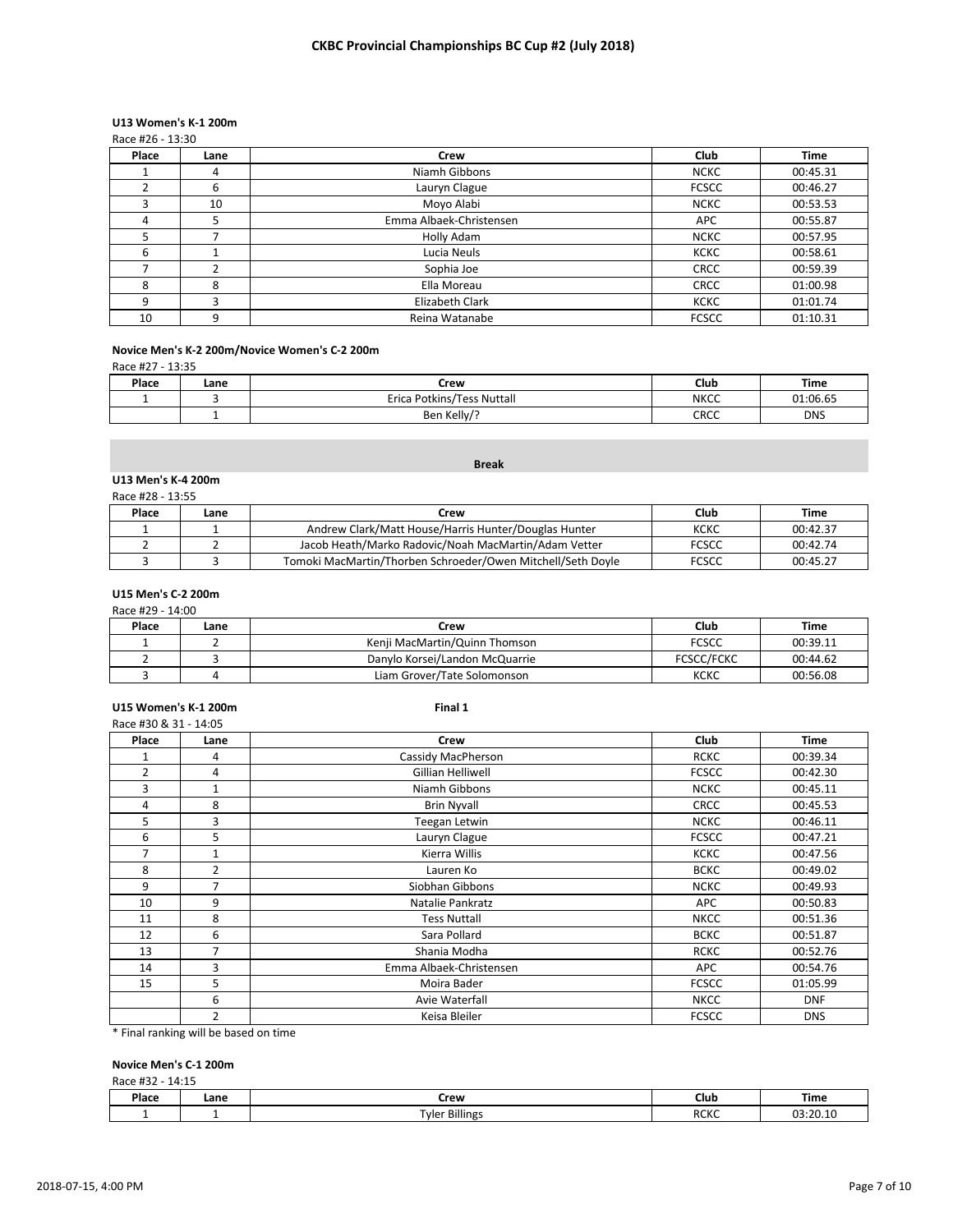# **Novice Women's K-1 200m**

Race #33 - 14:20

| Place | Lane | Crew            | Club        | <b>Time</b> |
|-------|------|-----------------|-------------|-------------|
|       | ŏ    | Shayla Thom     | <b>BCKC</b> | 00:46.98    |
|       | b    | Teegan Letwin   | <b>NCKC</b> | 00:47.51    |
|       |      | Lauren Ko       | <b>BCKC</b> | 00:49.41    |
|       |      | Siobhan Gibbons | <b>NCKC</b> | 00:50.12    |
|       |      | Sara Pollard    | <b>BCKC</b> | 00:50.89    |
|       | 4    | Avie Waterfall  | <b>NKCC</b> | 00:52.16    |
|       |      | Lucia Neuls     | <b>KCKC</b> | 01:02.52    |
|       |      | Ella Moreau     | <b>CRCC</b> | 01:04.10    |

**U14 Men's K-1 200m Final 1** Race #34 & 35 - 14:25

| Place          | Lane           | <b>Crew</b>            | Club         | <b>Time</b> |
|----------------|----------------|------------------------|--------------|-------------|
|                | 4              | Carter Hugill          | <b>RCKC</b>  | 00:39.02    |
| $\overline{2}$ | $\mathbf{1}$   | Jonas Decker           | <b>KCKC</b>  | 00:39.68    |
| 3              | 4              | Rowan Davison          | <b>FCSCC</b> | 00:40.18    |
| 4              |                | Keegan Bateman         | <b>FCSCC</b> | 00:42.49    |
| 5              | 5              | Bryant Kelleway        | <b>RCKC</b>  | 00:43.87    |
| 6              | 6              | Liam Grover            | <b>KCKC</b>  | 00:46.30    |
|                | 3              | Adam Vetter            | <b>FCSCC</b> | 00:46.55    |
| 8              | 8              | AJ Thom                | <b>BCKC</b>  | 00:48.05    |
| 9              | 5              | Andrew Clark           | <b>KCKC</b>  | 00:48.43    |
| 10             | $\overline{2}$ | <b>Tate Salomonson</b> | <b>KCKC</b>  | 00:51.46    |
| 11             | 7              | Noah Stubbing          | <b>NCKC</b>  | 00:51.99    |
| 12             | ⇁              | <b>Quintin Neuls</b>   | <b>KCKC</b>  | 00:54.96    |
| 13             | 6              | Jasper Letwin          | <b>NCKC</b>  | 00:55.24    |
|                | 2              | Cameron Mazutinec      | <b>NCKC</b>  | S.          |
|                | 3              | Matt House             | <b>KCKC</b>  | S           |

\* Final ranking will be based on time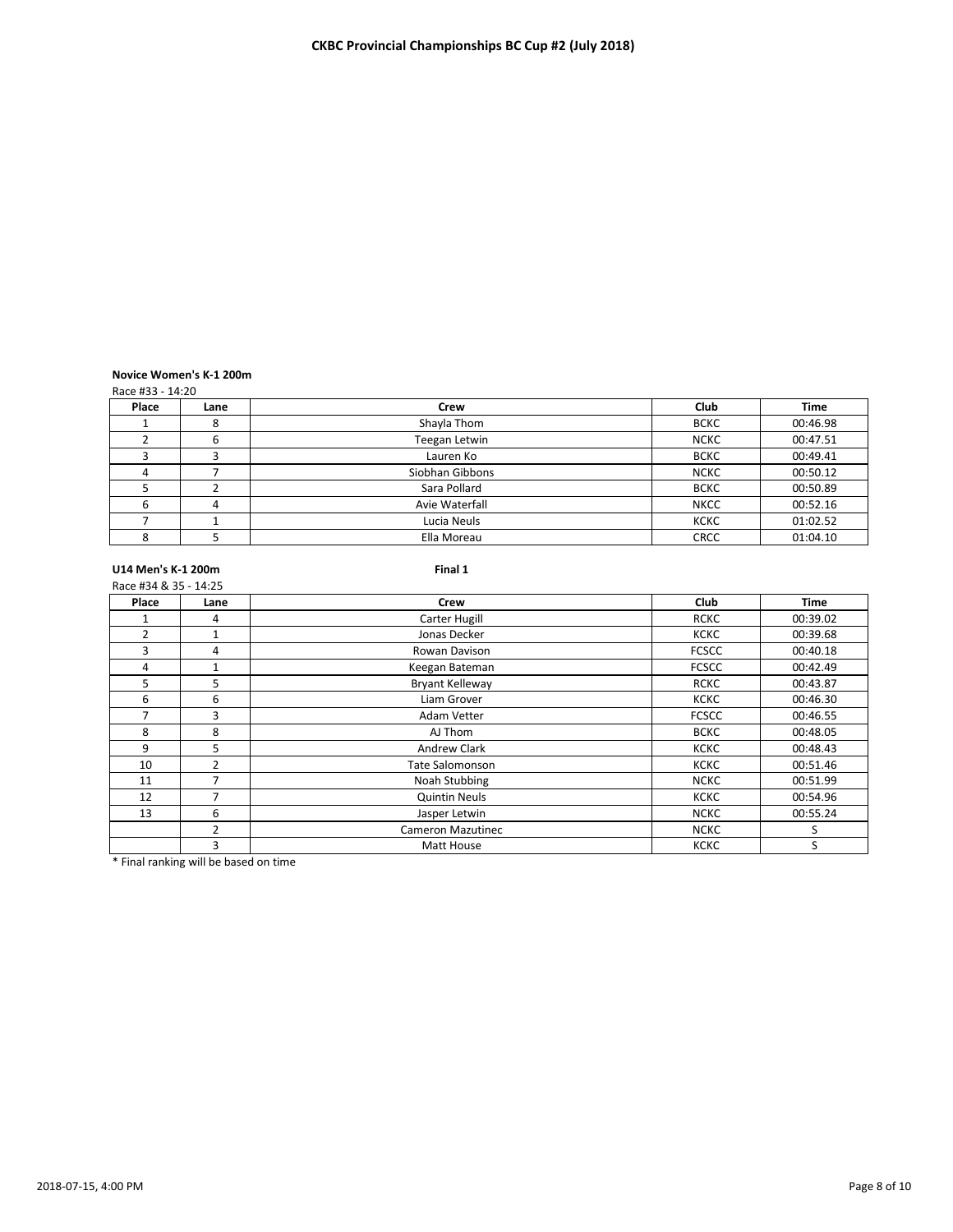# **U14 Women's C-1 200m**

## Race #36 - 14:35

| Place | Lane | Crew              | Club         | Time       |
|-------|------|-------------------|--------------|------------|
|       |      | Anna Beaudry      | <b>PCA</b>   | 00:52.27   |
|       |      | Asha Senanayake   | <b>FCSCC</b> | 00:53.52   |
|       |      | Gillian Helliwell | <b>FCSCC</b> | 00:55.62   |
|       |      | Erica Potkins     | <b>NKCC</b>  | 01:24.62   |
|       |      | Keisa Bleiler     | <b>FCSCC</b> | <b>DNS</b> |

# **U11 Women's K-1 200m**

| Race #37 - 14:40 |      |                 |             |          |  |  |
|------------------|------|-----------------|-------------|----------|--|--|
| Place            | Lane | Crew            | <b>Club</b> | Time     |  |  |
|                  |      | Mischa Grover   | <b>KCKC</b> | 00:59.34 |  |  |
|                  |      | Elizabeth Clark | <b>KCKC</b> | 01:04.14 |  |  |

#### **U11 Men's C-1 200m**

| #38<br>14:45<br>Race # |      |                |             |          |  |  |
|------------------------|------|----------------|-------------|----------|--|--|
| Place                  | Lane | Crew           | Club        | Time     |  |  |
|                        |      | Tyler Billings | <b>RCKC</b> | רח דם נח |  |  |

# **U15 Men's C-4 200m**

| Race #39 - 14:50 |      |                                                            |       |          |  |  |  |
|------------------|------|------------------------------------------------------------|-------|----------|--|--|--|
| Place            | Lane | Crew                                                       | Club  | Time     |  |  |  |
|                  |      | Danylo Korsei/Keegan Bateman/Kenji MacMartin/Quinn Thomson | FCSCC | 00:51.76 |  |  |  |
|                  |      | Liam Grover/Tate Solomonson/Jonas Decker/Andrew Clark      | кскс  | 00:53.00 |  |  |  |

## **U15 Women's K-2 200m**

Race #40 - 14:55

| Place | Lane | Crew                                     | Club             | Time     |
|-------|------|------------------------------------------|------------------|----------|
|       | O    | Keisa Bleiler/Gilian Helliwell           | <b>FCSCC</b>     | 00:41.11 |
|       |      | Teegan Letwin/Niamh Gibbons              | <b>NCKC</b>      | 00:44.43 |
|       |      | Emma Albaek-Christensen/Natalie Pankratz | <b>APC</b>       | 00:45.78 |
|       |      | <b>Tess Nuttall/Avie Waterfall</b>       | <b>NKCC</b>      | 00:46.90 |
|       |      | Shania Modha/Erika Potkins               | <b>RCKC/NCKC</b> | 00:47.58 |
|       |      | Lauryn Clague/Asha Senanayake            | <b>FCSCC</b>     | 00:48.43 |
|       |      | Lauren Ko/Sara Pollard                   | <b>BCKC</b>      | 00:50.30 |
|       |      | Reina Watanabe/Moira Bader               | <b>FCSCC</b>     | 01:09.90 |

# **U13 Men's K-1 200m** Race #41 - 15:00

| Place          | Lane                     | Crew                  | Club         | <b>Time</b> |
|----------------|--------------------------|-----------------------|--------------|-------------|
|                |                          | <b>Andrew Clark</b>   | <b>KCKC</b>  | 00:41.40    |
| $\overline{2}$ | 5                        | AJ Thom               | <b>BCKC</b>  | 00:45.05    |
| 3              | $\overline{2}$           | Noah MacMartin        | <b>FCSCC</b> | 00:45.43    |
| 4              | 9                        | Adam Vetter           | <b>FCSCC</b> | 00:46.52    |
| 5              | 11                       | Tomoki MacMartin      | <b>FCSCC</b> | 00:52.02    |
| 6              | 3                        | Jacob Heath           | <b>FCSCC</b> | 00:55.62    |
|                | 8                        | Nolan Nyvall          | <b>CRCC</b>  | 00:56.84    |
| 8              | 12                       | Marko Radovic         | <b>FCSCC</b> | 00:58.65    |
| 9              | 13                       | Carson Ko             | <b>BCKC</b>  | 00:59.08    |
| 10             | $\overline{\phantom{a}}$ | Matt House            | <b>KCKC</b>  | 01:01.18    |
| 11             | 10                       | Sorang Constantinescu | <b>CRCC</b>  | 01:01.96    |
| 12             | 4                        | Kenneth Deibird       | <b>FCKC</b>  | 01:12.96    |
| 13             | 6                        | Ben Kelly             | <b>CRCC</b>  | 01:13.04    |